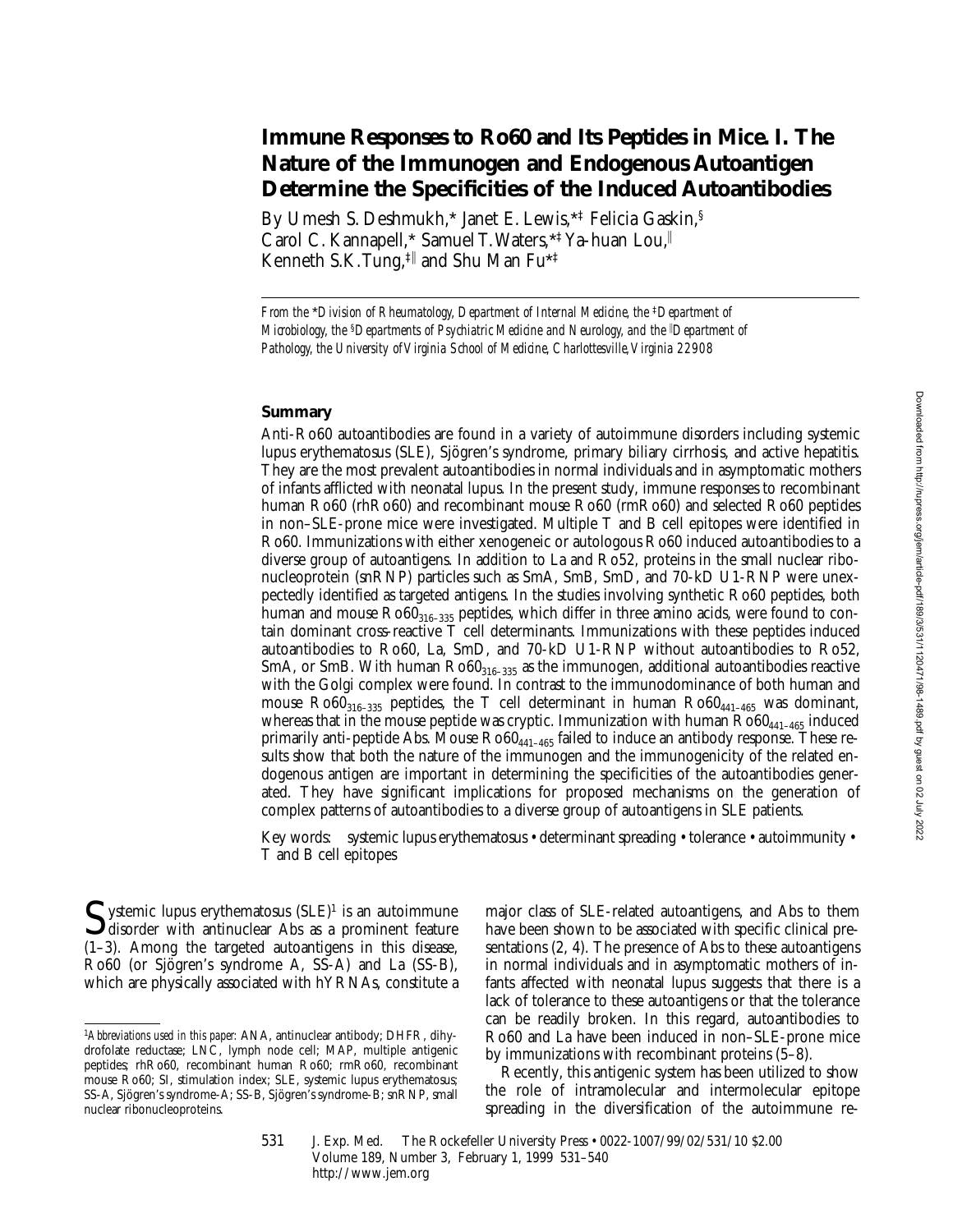sponse to these antigens (5–10). Because of the availability of mouse as well as human recombinant proteins, La has been used extensively as the immunogen in many of these studies. In particular, emphasis has been made by Reynolds et al. (6) that there is hierarchical self-tolerance to T cell determinants (epitopes) within La and that cryptic or nondominant T cell epitopes are capable of breaking tolerance, leading to a diversified autoantibody response.

Because of the observation that the most prevalent autoantibodies in asymptomatic normal individuals are anti-Ro60 Abs (4), it is of considerable interest to explore the immune response to this autoantigen in normal non–SLEprone mice. In this investigation, the immune responses to both autologous and rhRo60 in mice were studied. These responses involve multiple T and B epitopes within the immunogens. In addition to the induction of Ab to La and Ro52, these responses unexpectedly generated autoantibodies to multiple proteins in the small nuclear ribonucleoprotein (snRNP) particle. Evidence has been obtained that tolerance to the dominant T cell epitopes in Ro60 can be readily overcome, leading to a diverse autoimmune response.

#### **Materials and Methods**

*Cloning and Expression of Recombinant Antigens.* The cDNAs encoding human Ro60, 70 kD U1-RNP (gifts from Jack Keene, Duke University, Durham, NC), SmB and SmD (from Joe Craft, Yale University, New Haven, CT), were cloned into the pQE expression vectors (Qiagen Inc., Chatsworth, CA) to generate recombinant fusion proteins with a 6XHis tag. Mouse Ro52 in pQE expression vector was a gift from James McCluskey (Flinders Medical Center, Bedford Park, South Australia). SmA cDNA in the pET expression vector was a gift from Joe Craft. For cloning of mouse Ro60 cDNA, two λgt10 libraries were used: a mouse liver 5' stretch plus cDNA library from Clontech (Palo Alto, CA) and 33BTE-67, a mouse  $\lambda$ - $\delta$  T cell hybridoma library from Rebecca L. O'Brien (National Jewish Medical and Research Center, Denver, CO). They were screened with a 1.8-kb, EcoRI/NotI DNA fragment of human Ro60 under nonstringent conditions. Two independent clones, MuT 10.1 (2-kb insert from T-cell library) and MuL 23.1 (2.3-kb insert from liver cDNA library) were obtained from screening  $1.2 \times 10^6$  colonies. Their DNA sequences were determined and data were analyzed using Eugene (Molecular Biology Information Resource, Baylor Medical College, Houston, TX) and GCG (Wisconsin Package, Version 8; Genetic Computer Group, Madison, WI) software. MuT 10.1 and MuL 23.1 had an overlap of 1.446 kb. The combined sequence of these two clones was 85% homologous to the human Ro60 sequence. It lacked a 170-bp fragment at the 5' end. 5' RACE (11) was used to amplify the missing 170-bp fragment. The entire coding region of mouse Ro60 was generated by PCR using WEHI 7.1 cDNA and cloned into the KpnI and HindIII sites of the pQE expression vector. Mouse La was similarly cloned from the liver cDNA library screened with full-length human La cDNA. The complete cDNA encoding mouse La was cloned into pQE expression vector. Recombinant proteins were expressed in *Escherichia coli.* Recombinant antigens expressed in pQE vectors were purified under denaturing conditions following manufacturer's instructions. Purified proteins were dialyzed against distilled water, and stored at  $-70^{\circ}$ C until use. Recombinant Sm was purified as described by Fatenejad et al. (12).

*Synthetic Peptides.* Overlapping peptides spanning the entire sequence of hRo60 and mRo60 were synthesized on an automated peptide synthesizer, AMS 422 (Gilson Inc., Middleton, WI) using Fmoc Chemistry. Peptides were analyzed and purified by reverse phase HPLC and their masses confirmed by mass spectrometry. Peptides used for immunizations were made in the Biomolecular Research Facility, University of Virginia.

*Immunization.* 6–8-wk-old female SJL/J and A/J (both from National Cancer Institute, Bethesda, MD) and BALB/cByJ mice (Jackson Laboratory, Bar Harbor, ME) were maintained in the animal facility at the University of Virginia. For in vitro lymph node cell (LNC) proliferative responses, mice were immunized with either 100  $\mu$ g of recombinant protein or 50  $\mu$ g of synthetic peptide emulsified in complete Freund's adjuvant (CFA) (Difco Laboratories, Detroit, MI) in one hind footpad and at the base of the tail. For analysis of antibody production, animals were immunized initially as described above. They were subsequently immunized with 50  $\mu$ g of antigen emulsified in incomplete Freund's adjuvant (Difco Laboratories) intraperitoneally, on days 14 and 28. Controls were immunized with adjuvant alone in a similar way. Tail bleeds from mice were collected at different time points postimmunization, and sera were assayed for specific Abs.

*Lymph Node Proliferation Assays.* 2 wk after immunization, draining lymph nodes were removed and single-cell suspensions were prepared. LNCs were cultured in 96-well plates at  $3 \times 10^5$ cells/well in DMEM (BioWhittaker Inc., Walkersville, MD) supplemented with 10% FCS (Hyclone Laboratories, Logan, UT), 2 mM l-glutamine, nonessential amino acids, sodium pyruvate, 100 U/ml penicillin, 100 mg/ml streptomycin (GIBCO BRL, Gaithersburg, MD), and  $5 \times 10^{-5}$  M 2-mercaptoethanol, with or without antigens in triplicates. The cells were incubated at  $37^{\circ}\text{C}$ in a humidified,  $5\%$  CO<sub>2</sub> atmosphere for 4 d. Plates were pulsed with [3H]thymidine (NEN Research Products, Boston, MA), 0.5  $\mu$ Ci/well, during the last 16 h of culture. The cells were harvested onto glass fiber filters (Wallac Oy, Turku, Finland) using a semiautomated cell harvester (Skatron Instruments Inc., Sterling, VA) and radioactivity measured by liquid scintillation counting using a Betaplate counter (LKB Instruments Inc., Piscataway, NJ). The results are expressed, either as stimulation index (SI), determined by dividing the mean triplicate antigen-specific cpm by mean triplicate cpm from wells without antigen, or as mean triplicate  $\Delta$ CPM (mean triplicate cpm with antigen minus mean triplicate cpm without antigen).

*ELISA.* Microtiter plates, Immulon 2 and Immulon 4 (Dynatech Inc., Chantilly, VA) were coated with rRo60 and synthetic peptides, respectively, at a concentration of 2  $\mu$ g/well, in carbonate-bicarbonate buffer, pH 9.6, overnight at  $4^{\circ}$ C. The wells were then blocked with PBS containing  $3\%$  BSA (200  $\mu$ l/ well). Sera diluted in PBS containing 0.1% Tween 20 (PBST) and 3% BSA were added to the washed plates. Bound antibodies were detected with peroxidase-conjugated goat anti–mouse IgG (Southern Biotechnology Associates Inc., Birmingham, AL), using the substrate o-phenylenediamine (0.05%) (Sigma Chemical Co., St. Louis, MO), 0.06% hydrogen peroxide in citrate-phosphate buffer, pH 5.0. Reaction was stopped after 15 min by the addition of 50  $\mu$ l/well of 2.5 N sulfuric acid. Absorbance was read at 490 nm. Volumes of the diluted sera, Abs, and substrates were 100  $\mu$ I/well, and incubations were for 2 h at room temperature. Plates were washed five times with PBST between steps.

*Immunofluorescence.* HeLa cells or NIH/3T3 cells were grown on round coverslips (1 cm diameter). The cells were fixed in methanol for 7 min at  $-20^{\circ}$ C. Sera diluted in PBS containing 1% BSA were added. After 2 h, bound antibodies were detected with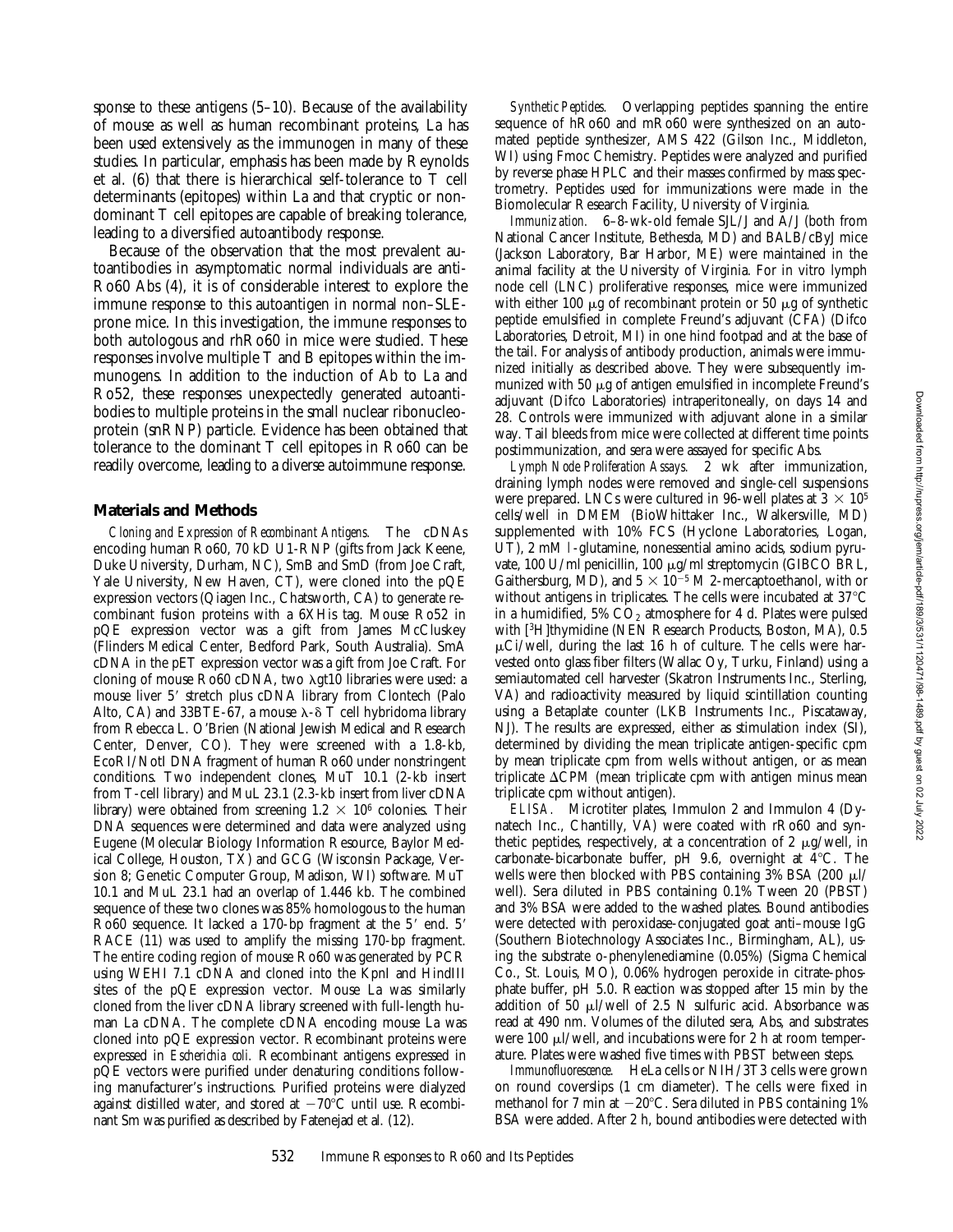rhodamine-coupled goat anti–mouse IgG. In between steps, coverslips were washed three times with PBS.

*Antibody Absorption.* Peptides hRo60<sub>316-335</sub> and hRo60<sub>441-465</sub> were coupled to CNBr activated Sepharose 4B beads (Pharmacia Biotech Inc., Piscataway, NJ) following the manufacturer's instructions. JS7A, a peptide corresponding to amino acids 330–342 of ZP3, which is a protein in the mouse zona pellucida, was also coupled to beads and used as a control in absorption experiments. The beads were incubated overnight with PBS containing 3% BSA at 4°C. Sera were diluted in PBST containing 3% BSA and incubated with the beads for 2 h at room temperature. The absorbed sera were assayed for anti-peptide activity in ELISA and other antibody activity.

*Western Blotting.* WEHI 7.1 cell extract was run on a 7.5% SDS-PAGE and transferred overnight onto nitrocellulose paper. After a 5% milk protein blocking step, sera diluted in PBST containing 5% milk protein were incubated with the nitrocellulose paper. Bound antibodies were detected with peroxidase-labeled goat anti–mouse IgG, and blots were developed using enhanced chemiluminescence (Pierce Chemical Co. Rockford, IL). All incubations were for 2 h at room temperature, and blots were washed with PBST three times in between steps.

*Slot Blot.* The slot blot apparatus from Millipore Inc. (Bedford, MA) was used. Each slot had a length of 8-mm. Purified recombinant antigens were loaded at a concentration of  $5 \mu g$ /slot in 8 M urea. The 8 mm strips were cut into three equal parts. After a blocking step with PBS containing 5% milk protein overnight at  $4^{\circ}$ C, the strips were incubated with diluted sera and the bound Abs were detected in a manner similar to that described in the preceding paragraph.

*Immunoprecipitation of mYRNAs Associated with Ro60.* The mYRNAs associated mRo60 were immunoprecipitated as described by Craft and Hardin (13). Briefly, WEHI 7.1 cells were suspended at 2.5  $\times$  10<sup>5</sup> cells/ml in phosphate-free RPMI 1640 supplemented with 5% dialyzed FCS. The cells were grown for 14 h in the presence of 10  $\mu$ Ci/ml of <sup>32</sup>P (NEN Research Products). The 32P-labeled RNA associated with Ro60 were immunoprecipitated with immune and control sera. The precipitated RNA were electrophoresed and revealed by autoradiography.

#### **Results**

*The Immune Responses to rhRo60 Were Directed to Multiple T and B Determinants.* T and B cell responses to rhRo60 were studied in SJL/J (H-2s ), BALB/c (H-2d), and A/J (H-2a ). All three strains mounted a strong T cell proliferative response to rhRo60 (Fig. 1 A). Strong antibody responses were also induced. Abs to the immunogen were readily detected 14 d after the initial immunization. By day 30, high antibody titers were generated and reactivity to rhRo60 was detectable at a serum dilution of  $10^6$  (Fig. 1 B). Control mice injected with CFA alone did not give specific T and B cell responses. Two other experiments gave similar results.

A panel of overlapping peptides spanning the entire sequence of hRo60 was made and used to map T and B epitopes recognized by mice immunized with rhRo60. In preliminary experiments, peptides at a concentration of 20  $\mu$ M were found to be optimal in recalling T cell responses in vitro. A peptide was considered to contain a T epitope(s) if it gave an  $SI > 2.0$  in at least three independent experiments. Fig.



Figure 1. Immune response to rhRo60 in SJL/J (circles), A/J (squares), and BALB/c (triangles) mice immunized with rhRo60. T cell responses were studied in LNC proliferative assays (A) and antibody responses were determined by ELISA (B). The LNC proliferative responses are expressed as mean triplicate  $\Delta$ CPM. In *A*, results are shown for mice immunized with rhRo60 (open symbols) and with CFA (filled symbols). (B) The ELISA results are expressed as mean duplicate  $OD_{490nm}$  and are shown for day 14  $(\bullet \bullet \bullet \bullet \bullet)$  and day 30  $(-)$  pooled sera. Sera from control mice immunized with CFA, gave  $OD_{490nm} < 0.1$  at a serum dilution of 1:100.

2 A shows representative results for SJL/J mice. Multiple peptides recalled the proliferative response in varying magnitudes. Peptides  $h \text{Ro} 60_{441-465}$  and  $h \text{Ro} 60_{316-335}$  were the most dominant peptides, followed by peptide hRo60<sub>306-325</sub>, hRo60<sub>26-45</sub>, hRo $60_{401-425}$ , and hRo $60_{481-505}$ . Multiple T cell determinants were also mapped in A/J and BALB/c mice, and the results are summarized in Fig. 2 B*.*



| Peptide     | Amino acid Sequence              | <b>Mouse Strain</b> |
|-------------|----------------------------------|---------------------|
| $26 - 45$   | <b>QVTDMNRLHRFLCFGSEGGT</b>      | SJL/J               |
| $201 - 225$ | YITKGWKEVHELYKEKALSVETEKL        | BALB/c              |
| 241-265     | ELEVIHLIEEHRLVREHLLTNHLKS        | BALB/c, A/J         |
| 306-325     | EKLCNEKLLKKARIHPFHIL             | SJL/J               |
| 316-335     | KARIHPFHILIALETYKTGH             | SJL/J, BALB/c, A/J  |
| $401 - 425$ | MVVTRTEKDSYVVAFSDEMVPCPVT        | SJL/J. A/J          |
| 441-465     | <b>PAGGTDCSLPMIWAQKTNTPADVFI</b> | SJLJ, AJ            |
| 481-505     | <b>IALREYRKKMDIPAKLIVCGMTSNG</b> | <b>SJL/J</b>        |

**Figure 2.** Delineation of T cell determinants on hRo60 in mice of different haplotypes. In vitro LNC proliferative responses were recalled, with synthetic peptides at 20  $\mu$ M concentration. Results are expressed as SI, a ratio of the mean triplicate CPM obtained with peptide and the mean triplicate cpm without peptide. (A) Multiple determinants recognized by SJL/J T cells are present in Ro60. Results are shown as mean triplicate  $SI \pm SEM$  from three independent experiments. Peptides giving an  $SI > 2$  are marked with an asterisk (\*). For comparison, the response to rhRo60 at a concentration of 3  $\mu$ g/ml is shown. (B) A summary of T cell determinants on hRo60, seen by SJL/J, A/J, and BALB/c mice. Amino acid sequences for peptides giving a  $SI > 2$  are shown.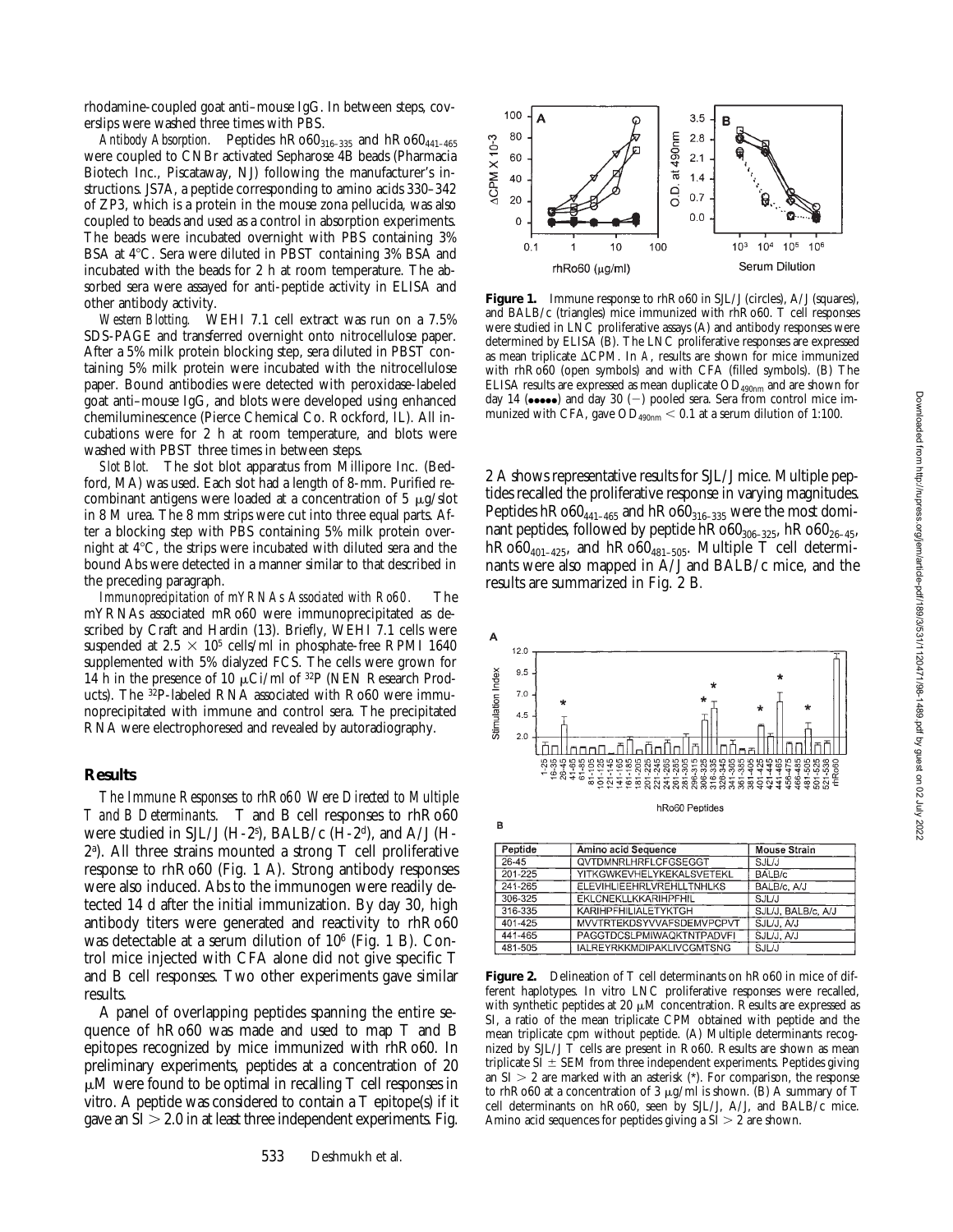The B cell epitopes on Ro60 were mapped in ELISA, using microtiter plates coated with synthetic peptides. Fig. 3 shows results for sera obtained on days 14 (closed bars) and 30 (open bars) after immunization. Three clusters of reactivities were detected, with most determinants located on the COOH-terminal region of the molecule (hRo60 amino acids 401–538). B cell epitopes were also mapped in the middle portion of the molecule, hRo60 amino acids 240– 315. The sera recognized only two peptides from the  $NH_{2}$ terminal region. While peptide  $hRo60_{1-25}$  was recognized by all strains, peptide  $h \text{Ro} 60_{61-85}$  was recognized only in SJL/J and A/J strains. Similarly, peptides  $h \text{Ro} 60_{261-285}$ ,  $h \text{Ro60}_{456-475}$ , and  $h \text{Ro60}_{466-485}$  were recognized in SJL/J and A/J but not in BALB/c. Peptide  $h \text{Ro} 60_{201-225}$  appears to be specific to BALB/c and peptide  $h \text{Ro} 60_{316-335}$  for SJL/J.

*Both T and B Cell Responses to rmRo60 Were Inducible.* Because of a sequence difference between human and mouse Ro60, the immune response generated by hRo60 immunization could be strongly mediated by these differences between the xenogeneic and autologous forms of this autoantigen. To determine whether responses to autologous Ro60 could be demonstrated, the cDNA encoding mouse Ro60 was cloned and expressed. Our sequence was in agreement with that reported by Wang et al. (14). There is 90% homology at the amino acid level between the mouse and human Ro60, and the amino acid differences scatter throughout the whole sequence. Immunization with purified rmRo60 induced T cell proliferative responses in all strains of mice (Fig. 4). The response in SJL/J mice was much higher than that in BALB/c and A/J. Pro-



**Figure 3.** Mapping of B cell determinants on hRo60. Sera from, SJL/J, A/J, and BALB/c strains of mice (four/group), immunized with rhRo60, were pooled and reactivity to overlapping synthetic peptides of hRo60 was determined in ELISA. Sera were used at a dilution of 1:500. Results are expressed as mean duplicate  $OD_{490nm}$  and are shown for sera obtained on day 14 ( $\blacksquare$ ) and day 30 ( $\Box$ ) after immunization. Sera obtained from mice immunized with CFA alone gave a  $OD_{490nm} < 0.05$  at 1:500 dilution.



Figure 4. T cell proliferative responses to rmRo60 in mice of different haplotypes: SJL/J ( $\bullet$  rmRo60,  $\circ$  CFA), A/J ( $\blacksquare$  rmRo60,  $\Box$  CFA), and BALB/c ( $\nabla$  rmRo60,  $\nabla$  CFA). Results are expressed as mean triplicate ACPM. Data for SJL/J strain of mice are represented on the left y-axis. Data for A/J and BALB/c mice are plotted on the right y-axis.

liferative responses were not seen in the animals immunized with only CFA, indicating specificity of the response.

A set of peptides (20 mers with an overlap of 10) spanning the entire sequence of mRo60 was synthesized in order to undertake T cell epitope mapping. Only 3 peptides, mRo60<sub>121–140</sub>, mRo60<sub>281–300</sub>, and mRo60<sub>311–330</sub>, were able to recall the proliferative responses in SJL/J after immunization with rmRo60 (Fig. 5). The most dominant peptide was mRo60 $_{311-330}$ . Interestingly, this peptide overlaps the dominant T cell determinant mapped in hRo60, peptide  $h \text{Ro} 60_{316-335}$ . These results indicate a lack of tolerance to this region on the Ro60 antigen. The other dominant epitope mapped on  $h \to 60$  was in peptide  $h \to 600_{441-465}$ . However, the mRo60 peptides mRo60<sub>441–460</sub> and mRo60<sub>451–470</sub> that span this region could not recall the proliferative responses.



**Figure 5.** Mapping of T and B cell determinants on mRo60. (A) In vitro T cell proliferative responses were recalled with synthetic peptides of mRo60, at 20  $\mu$ M concentration. Results are expressed as mean of  $SI \pm SEM$  from three independent experiments. A mean  $SI > 2.0$  was considered positive. For comparison, the response to rmRo60 at a concentration of 10  $\mu$ g/ml is included. (B) Reactivity of pooled sera (day 67) at a dilution of 1:500, was checked with synthetic peptides of mRo60 in ELISA. Results are expressed as mean duplicate  $OD_{490nm}$ .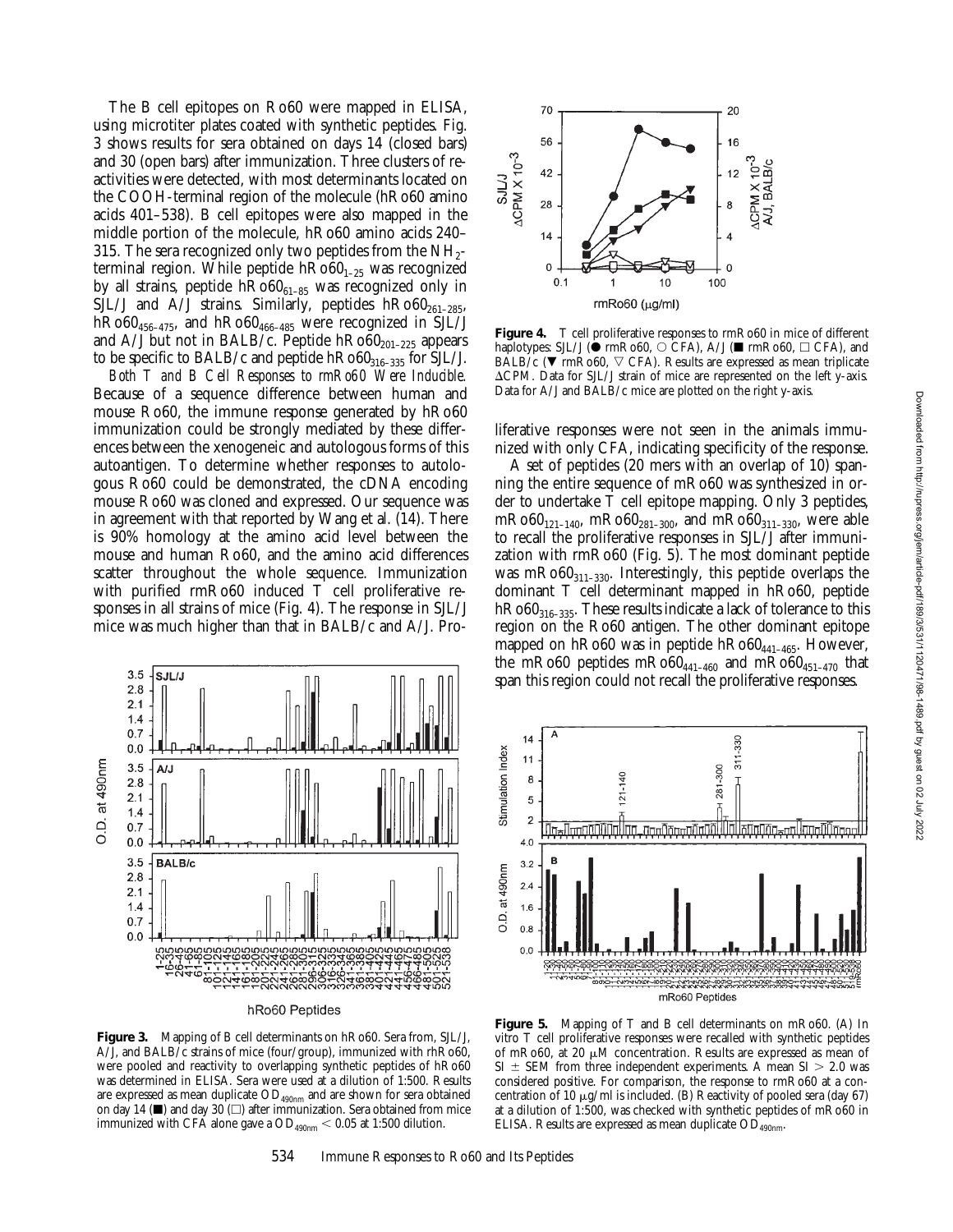The panel of peptides was also used to map B cell determinants on mRo60. As shown in Fig. 5 B, multiple peptides reacted with the pooled sera at day 67 postimmunization. These B cell determinants are present throughout the whole span of mRo60. Immune sera at later time points gave similar reactivity patterns.

*Both Xenogeneic rhRo60 and Autologous rmRo60 Induced Intermolecular Determinant Spreading.* Sera from SJL mice immunized with rmRo60 and rhRo60 were positive for antinuclear antibodies (ANA) (Fig. 6, A and B, respectively). Although results are shown for pooled sera, all mice had ANA in their sera. Such antibodies were not detected in mice immunized with only CFA (Fig. 6 C).

All mice immunized with either rmRo60 or rhRo60 produced high titers of Abs to the immunogens. In both groups of mice, immunoprecipitating Abs to native mRo60 were induced (data not shown). In addition to expected reactivity to La and Ro52 (5–9), Abs to SmA, SmB, SmD, and U1RNP associated 70 kD protein were also observed (Fig. 7). In the control mice immunized with CFA, only weak reactivity to La, SmD, and U1RNP associated 70 kD protein was observed in two of seven mice studied. Surprisingly, recombinant dihydrofolate reductase (DHFR)- 6XHis protein included as a control protein was reactive with some of the immune sera. As presented later, this reactivity was also found in some of the sera from mice immunized with either human or mouse  $Ro60<sub>316-335</sub>$ , which do not have the 6XHis tag. Thus it is concluded that this reactivity was not directed against the 6XHis tag. Similar results were obtained in an additional experiment. These results suggest that intermolecular epitope spreading had occurred in mice immunized with either rhRo60 or rmRo60.

*Intermolecular and Intramolecular Antibody Diversification Is Induced by Peptide hRo60*<sub>316–335</sub> but Not by Peptide hRo60<sub>441–465</sub>. The presence of multiple T and B epitopes on both rhRo60 and rmRo60 makes it difficult to address the phe-



**Figure 6.** Induction of ANAs following immunization with Ro60 antigens. Sera obtained on day 67, postimmunization, were pooled and used at a dilution of 1:200 to stain methanol-fixed HeLa cells (detected by indirect immunofluorescence). a, b, and c represent sera from mice immunized with rmRo60, rhRo60, and CFA, respectively.

1 2 3 4 5 6 7 8 1 2 3 4 5 6 7 8 1 2 3 4 5 6 7  $mRo60$  $m<sub>La</sub>$ mRo52 SmA SmB SmD 70<sub>kD</sub> **DHFR** 

rmRo60 immunized rhRo60 immunized CFA immunized

**Figure 7.** Intermolecular determinant spreading of antibody responses in SJL/J mice immunized with Ro60 antigens. Reactivities of sera with different ribonucleoproteins are shown in slot blots. Each lane represents a serum sample at a dilution of 1:250.

nomenon of spreading and the mechanisms involved due to the complexity of the immune response elicited. For this purpose, we used synthetic peptides representing the dominant T cell epitopes on hRo60 as immunogens.

Sera from mice immunized with peptide  $h \text{Ro} 60_{316-335}$ had very high titers of antipeptide Abs. The titers peaked between days 60 and 90. In addition, Abs to nonhomologous peptide  $h \text{Ro} 60_{401-425}$  were detected as early as 24 d after immunization. The titer against  $hRo60_{401-425}$  increased with time up to 60 d postimmunization. With time, the immune sera had increasing amounts of Abs with more diverse specificities. These sera were capable of immunoprecipitating native Ro60 as shown in Fig. 8. Two cytoplasmic RNA moieties, namely mY1 and mY3 associated with mRo60 (15), have been shown to be precipitated by Rospecific antisera. The appearance of Abs to the nonhomologous peptide and to the native Ro60 determinant(s) represents intramolecular determinant spreading in response to the immunization with the peptide  $hRo60_{316-335}$ .

Antibody diversification to multiple intracellular determinants was also evident in that the pooled immune sera recognized multiple cellular proteins in WEHI 7.1 cell extract in Western blot analysis (Fig. 9). Of particular interest was the protein recognized at 48 kD (Fig. 9, lanes 2–4), which was also recognized by the CDC anti-La reference serum (Fig. 9, lane 1), suggesting that intermolecular epitope spreading to La might have occurred. This reactiv-



**Figure 8.** Immunoprecipitation of mYRNAs associated with mRo60. WEHI 7.1 cells were labeled with <sup>32</sup>P, and RNA species were immunoprecipitated and visualized by autoradiography. Lanes 1*–*4 represent pooled sera on days 24, 37, 60, and 90, respectively, from SJL/J mice immunized with hRo60<sub>316-335</sub>. Lanes 5-7, represent pooled sera on days 37, 60, and 90, respectively, from mice immunized with CFA. Lane 8 is control, without any serum, and lane 9 is a human anti-Ro60 reference serum from the Center for Disease Control.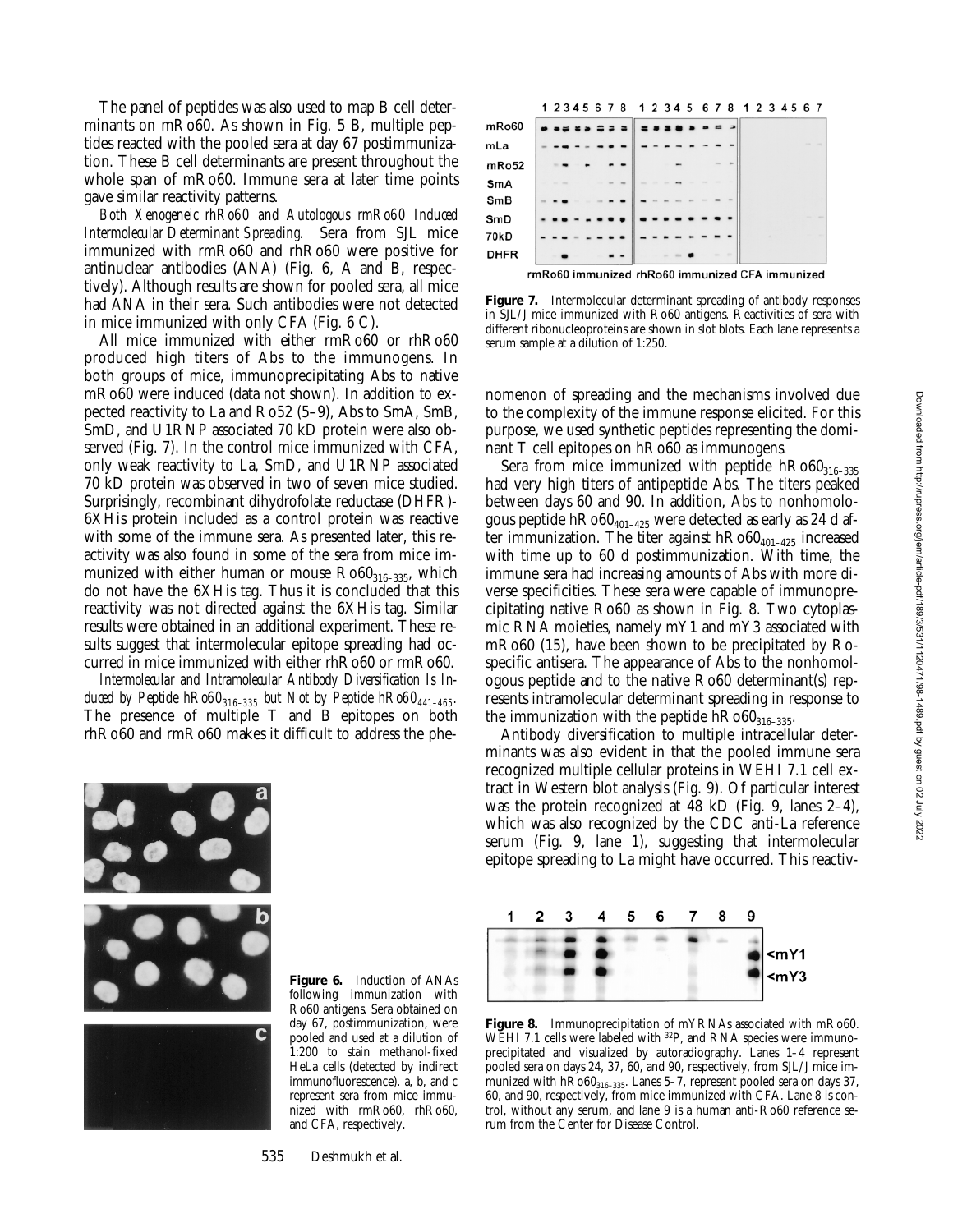

Figure 9. Reactivity of pooled immune sera with WEHI 7.1 cell extracts in Western blot. Each lane was loaded with protein equivalent to 2.5  $\times$  10<sup>6</sup> cells. Pooled sera were used at a dilution of 1:100. Lane 1, human anti-La reference serum from CDC; lanes 2–4, day 37, 60, and 90 sera from mice immunized with peptide  $hRo60_{316-335}$ ; lanes 5–7, days 37, 60, and 90 sera from mice immunized with CFA.



Figure 11. Anti-Golgi staining patterns of antibodies generated by hRo60<sub>316-335</sub> immunization. HeLa cells grown on coverslips and fixed in methanol were used as substrate. Results are shown for pooled sera (day 60) used at a dilution of 1:200.

ity was not observed in adjuvant immunized mice (Fig. 9, lanes 5–7). These immune sera also reacted with additional protein bands at both high and low molecular weight ranges. Based on this result, the identity of the proteins recognized by these sera can only be speculated on. To identify other autoantigens, the sera were checked for reactivity to purified recombinant ribonucleoproteins in slot blots (Fig. 10). All sera reacted strongly with rmRo60. Interestingly, reactivity to La, SmD, and U1RNP associated 70 kD protein was also detected. In a few mice, reactivity to DHFR was observed. However, no reactivity to Ro52 and SmB, which have a 6XHis tag, was observed. Immunization of mice with a control peptide JS7A did not generate antibodies reactive with these proteins, although very weak reactivity to Ro60 was observed in two of six control mice (Fig. 10).

The diversification of the autoreactivity in response to the immunization with  $h \text{Ro} 60_{316-335}$  was further documented in our indirect immunofluorescence study. Anticytoplasmic and antinuclear Abs appeared shortly after immunization. More remarkable was the appearance of a population of Abs that stained the Golgi complex (Fig. 11); the anti-Golgi staining was not seen in HeLa cells treated



**Figure 10.** Intermolecular determinant spreading of antibody responses in SJL/J mice immunized with hRo60 peptides. Reactivity of sera from mice immunized with peptides  $hRo60_{316-335}$ ,  $hRo60_{441-465}$ , and ZP3 peptide JS7A, with different ribonucleoproteins was tested in slot blots. Each lane represents an individual serum, at a dilution of 1:250.

with brefeldin A, which disrupts the architecture of Golgi apparatus (16). Similar results were obtained when a mouse cell line, NIH/3T3, was used as the substrate. Sera from control mice did not give similar staining.

Antibodies reactive to mRo60 epitopes not related to peptide  $h \text{Ro} 60_{316-335}$  were generated in mice immunized with the peptide (Fig. 12). Sera were absorbed with the immunogen to deplete them of antipeptide antibodies. These sera still recognized rmRo60 in ELISA, indicative of intramolecular epitope spreading (Fig. 12 A). Absorption of sera with a control peptide JS7A had little effect on the reactivity of sera, either to the peptide or to rmRo60 (Fig. 12 A). Results presented in Figs. 8–12 were representative of three experiments.

The immune response against  $h \text{Ro}60_{441-465}$ , which contains a dominant T cell epitope of hRo60, was markedly different than that against peptide  $h \text{Ro} 60_{316-335}$ . Immunization with peptide  $h \text{Ro60}_{441-465}$  generated very high titers



Figure 12. Intramolecular diversification of antibody responses against mRo60 following immunization with synthetic peptides. Pooled sera from mice immunized either with  $\text{hRo60}_{316-335}$  peptide (A), or hRo60<sub>441-465</sub> peptide (B) were absorbed with their respective immunogens and peptide JS7A. Reactivity of unabsorbed and absorbed sera with peptides and rmRo60 was determined in ELISA. Results are expressed as mean duplicate OD490nm. Open bars denote unabsorbed pooled sera. Cross bars denote pooled sera, absorbed with peptide JS7A. The hatched bars denote pooled sera absorbed with  $h\text{Ro}60_{316-335}$  in (A) and with  $hRo60_{441-461}$  in (B).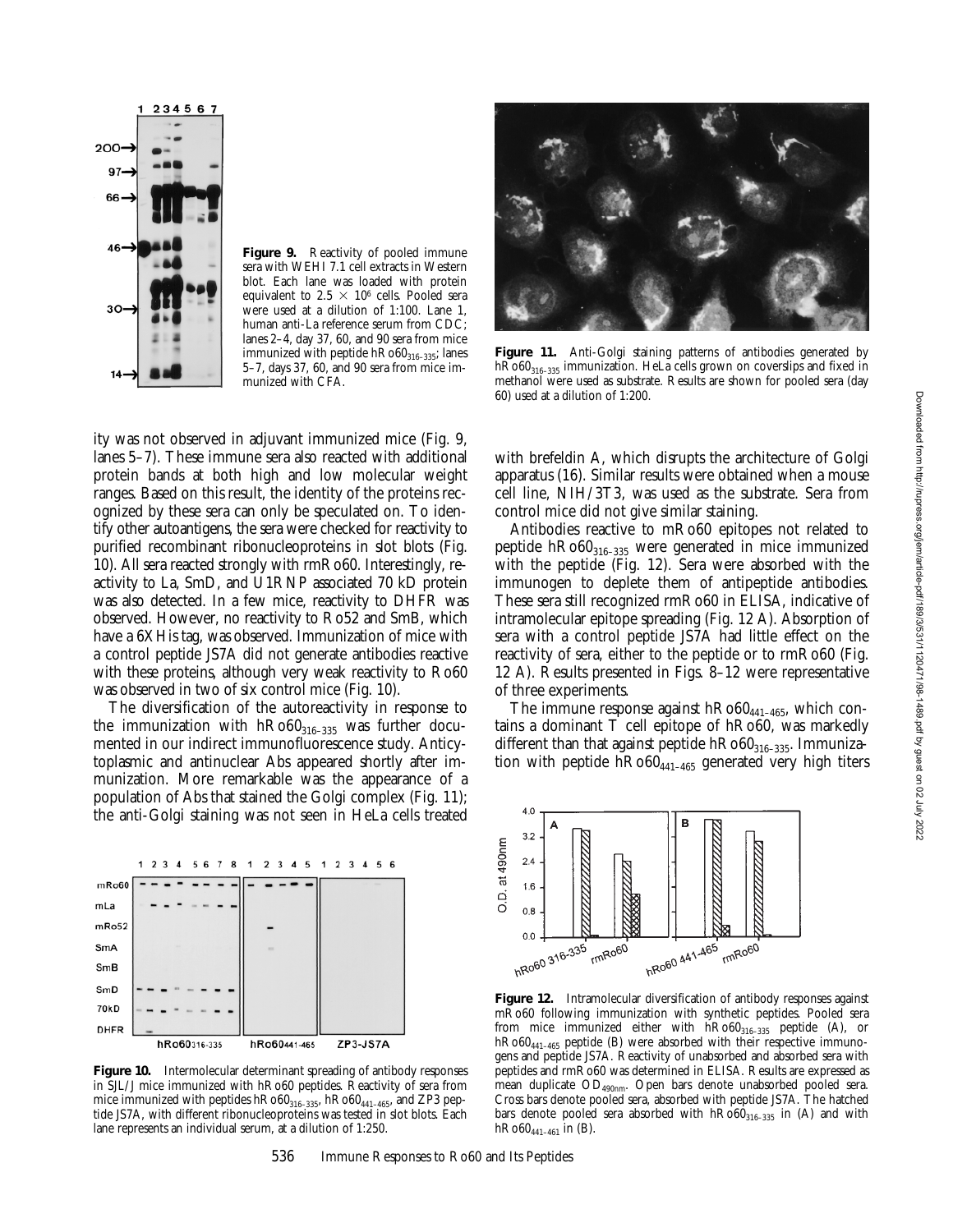$(10<sup>5</sup>–10<sup>6</sup>)$  of antibodies reactive with the peptide in ELISA. Although these antibodies reacted with rmRo60 in ELISA (Fig. 12 B), they did not immunoprecipitate native mRo60 (data not shown). Analysis of antibody reactivities in slot blots (Fig. 10) showed reactivity with rmRo60 in all animals and reactivity to rmRo52 and SmA in only one out of five animals. No reactivity was observed to La, SmB, SmD, U1RNP associated 70 kD protein, and DHFR. Absorption of pooled sera with the immunogen abolished reactivity to the peptide and all reactivity to rmRo60 as shown in Fig. 12 B*.* Similar results were obtained in two additional experiments involving 10 mice.

*Peptide mRo60316–335 Was a Dominant T Cell Epitope, Whereas mRo60441–465 Was a Cryptic T Cell Epitope.* The possibility that the difference observed between the immune responses to the two immunodominant T cell peptides on hRo60 might be due to lack of presentation of the autologous m $Ro60_{441-465}$  was suggestive from data shown in Fig. 5 A. Peptide mRo $60_{311-330}$  (overlaps hRo $60_{316-335}$ ) was able to recall the LNC proliferative response in mice immunized with rmRo60, whereas peptides  $mRo60_{441-430}$ and mRo60 $_{451-470}$  failed to do so. This was further explored. Peptides  $mRo60_{316-335}$  and  $mRo60_{441-465}$  were made and used to recall the LNC proliferative responses in mice immunized with rmRo60. Fig. 13 shows representative results from one of three experiments. While peptide mRo60 $_{316-335}$  could recall the proliferative response,  $mRo60_{441-465}$  could not, indicating that the T cell epitope in the latter peptide is cryptic.

Despite the three amino acid differences between  $h \text{Ro} 60_{316-335}$  and  $m \text{Ro} 60_{316-335}$ , the T cell epitopes in these two peptides were cross-reactive. Peptide  $mRo60_{316-335}$ was able to recall proliferative responses in mice immunized with the homologous human peptide (Fig. 14 A), and vice versa (Fig. 14 B). In both cases, the proliferative responses were recalled by the recombinant Ro60 proteins, further confirming the noncryptic nature of the auto T epitope in the peptide  $mRo60_{316-335}$ .

LNC proliferative responses were induced by immunization with both peptides  $h\text{Ro}60_{441-465}$  and  $m\text{Ro}60_{441-465}$ (Fig. 14, C and D). However, these responses were significantly lower than those observed for the peptides,  $h \text{Ro} 60_{316-335}$  and  $m \text{Ro} 60_{316-335}$ . At best, very weak crossreactivity was observed between the peptides  $h \text{Ro} 60_{441-465}$ and mRo60441–465. Immunization of mice with the mRo60441–465 peptide induced a weak proliferative response with SI at 2–4. In addition, rmRo60 was not able to



**Figure 13.** Recall of in vitro LNC proliferative responses by rmRo60 (open bars) and peptides, mRo60316–335 (cross bars) and mRo60441–465 (hatched bars), in mice immunized with rmRo60. Results are expressed as mean triplicate SI. And an  $SI > 2.0$  was considered positive.

537 Deshmukh et al.



**Figure 14.** Cross priming between human and mouse peptides. SJL/J mice were immunized with peptides:  $hRo60_{316-335}$  (A),  $mRo60_{316-335}$  (B),  $h\text{Ro60}_{441-465}$  (C), and  $m\text{Ro60}_{441-465}$  (D). 2 wk later, proliferative responses were recalled with peptides hR060 $_{316-335}$  ( $\bullet$ ), mR060 $_{316-335}$  ( $\circ$ ),  $\hat{h}Ro60$  ( $\triangle$ ), m $Ro60$  ( $\triangle$ ),  $\hat{h}Ro60_{441-465}$  ( $\Box$ ), and m $Ro60_{441-465}$  ( $\Box$ ). Results are expressed as mean triplicate SI. y-axis scales for A, B and C, D are different. Peptide concentrations are in  $\mu$ M and those for Ro60 in  $\mu$ g/ml as shown in the x-axis.

recall this response. The weak cross-reactivity between the mouse and human peptides is likely due to the more extensive differences in their amino acid sequences.

Homologous Peptide mRo60<sub>316-335</sub> Induced Antibody Diversi*fication.* Immunization of mice with peptide  $mRo60_{316-335}$ resulted in high titers of anti-peptide antibodies, capable of immunoprecipitating native mRo60. Reactivity to La, SmD, and U1RNP associated 70-kD protein and DHFR was observed in slot blots (Fig. 15 A) indicative of intermolecular epitope spreading. The reactivity patterns of the immune sera were similar to those of sera of mice immunized with the human peptide (Figs. 7 and 15 B). With respect to intramolecular spreading, absorption of sera with the immunogen had little effect on the reactivity to Ro60 although almost all reactivity to the peptide was abolished (Fig. 15 C). Absorption with control peptide JS7A had no effect, either on the reactivity with the peptide or with the whole antigen. It is of interest to note that these immune sera did not stain the Golgi complex. Similar results were obtained in an additional experiment.

### **Discussion**

Ro60 (SS-A) was initially described by Clark et al. (17) as Ro and by Alspaugh and Tan (18) as SS-A. Later it was documented that Ro and SS-A were identical (19). Ro (SS-A) is a 60-kD protein that is thought to be associated with La through their binding to a common set of hY-RNAs (20). Autoantibodies to Ro52 are commonly found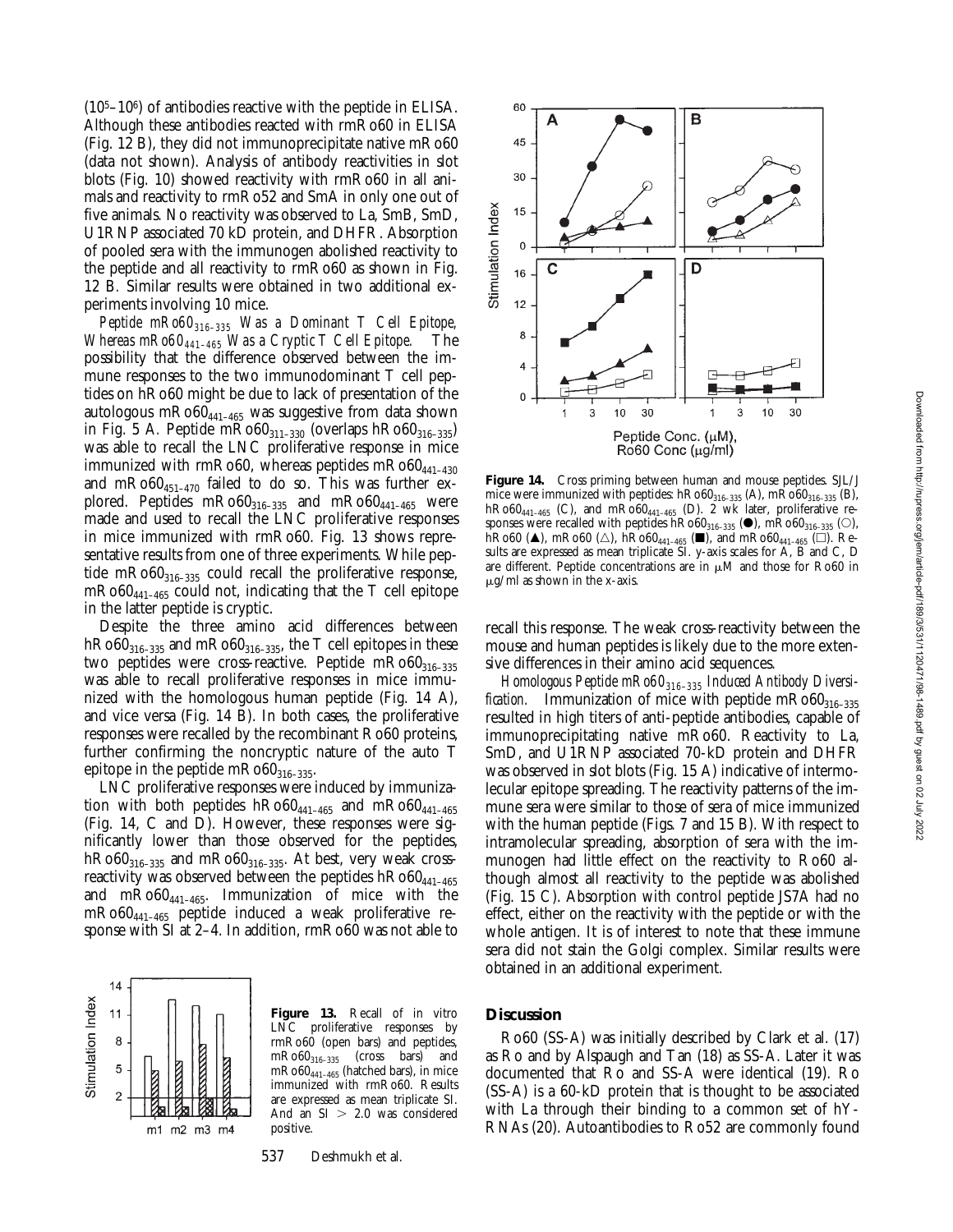

**Figure 15.** Induction of antibody diversification in mice immunized with peptide  $mRo60_{316-335}$ . (A) Reactivity of day 30 sera from four mice with different ribonucleoproteins was tested in slot blots. All sera were tested at 1:250 dilution. (B) Reactivity of pooled sera from SJL/J mice immunized with  $hRo60_{316-335}$  peptide (lane 1), JS7A (lane 2), and CFA (lane 3). (C) Pooled sera from mice immunized with mRo60316–335 were absorbed with the immunogen (hatched bars) and control peptide JS7A (cross bars). The reactivities of the unabsorbed (open bars) and the absorbed sera were determined in ELISA with either  $\rm mRo60_{316-335}$  (left) or  $\rm mRo60$ (right) as the target antigen. The sera absorbed with the immunogen did not react with the immunogen  $mRo60_{316-335}$  while the reactivity with mRo60 remained. Results are expressed as mean duplicate  $OD_{490nm}$ .

in patients with anti-Ro60 and/or anti-La autoantibodies. The absence of physical association between Ro60 and Ro52 has been shown (21). The presence of autoantibodies to Ro60 has been associated with SLE, Sjögren's syndrome, neonatal lupus, primary biliary cirrhosis, and chronic active hepatitis. Antibodies against Ro60 have been found in a substantial number of normal individuals, many of whom have been identified after their children were diagnosed with neonatal lupus (4). In addition, a considerable number of patients with only a mild inflammatory arthritis also have anti-Ro60 Ab. Thus the understanding of the autoimmune response to Ro60 has significant implications in our understanding of autoimmunity and the pathogenesis of SLE.

In this study, T and B cell responses to multiple determinants within Ro60 have been induced by immunization with either human or autologous recombinant Ro60 in multiple non–lupus-prone strains of mice (Figs. 2, 3, and 5). It is of interest that antinuclear Abs are generated in the immunized mice (Fig. 6). In addition, Abs to La, Ro52, and peptides associated with the snRNP particles are also generated (Fig. 7). The generation of Abs to La and Ro52 is anticipated because of the clinical impression that responses to these two antigens are often linked to the anti-Ro60 response. In addition, other investigators have reported that Abs to these three antigens are detected in the sera from mice immunized with any one of these three autoantigens. However, the detection of Abs to Sm peptides and 70-kD U1-RNP is unexpected. Thus, the autoantibody responses to immunizations with both xenogeneic and autologous Ro60 target a much broader range of autoantigens. The involvement of Sm and U1-RNP peptides as targets in the anti-Ro60 response would provide impetus to reexamine some of the current impressions and hypotheses regarding the genesis of SLE-related autoantibodies. Specifically, the clinical impression that SLE-related Abs react to linked sets of autoantigens, i.e., Ro60 and La, Sm and U1-RNP (snRNPs), and histones and DNA (22, 23) should be revisited. The "particle hypothesis" (24), which was postulated to explain the occurrence of autoantibodies in linked sets, and which states that chromatin, snRNPs, and Ro/La complexes are available, as intact particles to the immune system, should be scrutinized.

The identification of multiple T cell determinant containing peptides in both human and mouse Ro60 allows us to explore the immunogenicity of dominant and subdominant T cell determinants of this auto antigen.  $Ro60_{316-335}$ has both T and B cell determinants. Although there are three amino acid differences between the xenogeneic and autologous peptides, both peptides have dominant T cell determinants for multiple strains of mice. Both human and mouse peptides induce a T cell proliferative response, and the intact recombinant proteins recall the induced T cell responses (Fig. 14). These peptides have cross-reactive T cell epitopes and they recall T cell responsiveness induced by the recombinant Ro60 proteins (Figs. 2 and 13). By the criteria of Sercarz et al. (25), the T cell epitopes in the xenogeneic and the autologous peptides should be considered immunodominant. In addition, these peptides induce a diverse autoantibody response to multiple autoantigens. The targets for the diversification of the autoantibody responses include La, SmD, 70-kD U1-RNP, and other unidentified intracellular constituents (Figs. 9–11). Although only the data on SJL/J are presented here, we found similar but not identical data in A/J and BALB/c. Thus, a dominant T cell determinant of an autoantigen need not be tolerogenic. The hierarchical self-tolerance to T cell determinants demonstrated in La (SS-B) (6) may not be generalized to other autoantigens readily.

Although human  $Ro60_{441-465}$  has a dominant T cell epitope for SJL (Fig. 2), the homologous mouse peptide cannot recall the anti- $h$ Ro60<sub>441-465</sub> T cell response (Fig. 13). In addition, the autologous peptide appears to be cryptic in that it induces a weak T cell response to the immunogen and that the induced response cannot be recalled with the intact mouse Ro60 (Fig. 14). It is of interest to note that human Ro60441–465 induces only very limited autoantibody response to the immunizing peptides with little diversification to other autoantigens. This observation and the diverse autoantibody response induced by either human or mouse  $Ro60_{316-335}$  support the hypothesis that only immune responses to auto–T cell epitopes that can be generated by processing and presentation of the endogenous antigen lead to a diversified autoantibody response (6, 26). This hypothesis suggests a mechanism in which endogenous autoantigens play a significant role in the diversification of the autoantibody responses by relevant self-peptides and provides an explanation for the inability of certain self-peptides of SLE-related autoantigens such as  $Ro60_{441-465}$ , certain La (6), and Sm (27) peptides to induce a diverse autoantibody response.

There are differences in the antibody specificities in the immune sera from mice immunized with the recombinant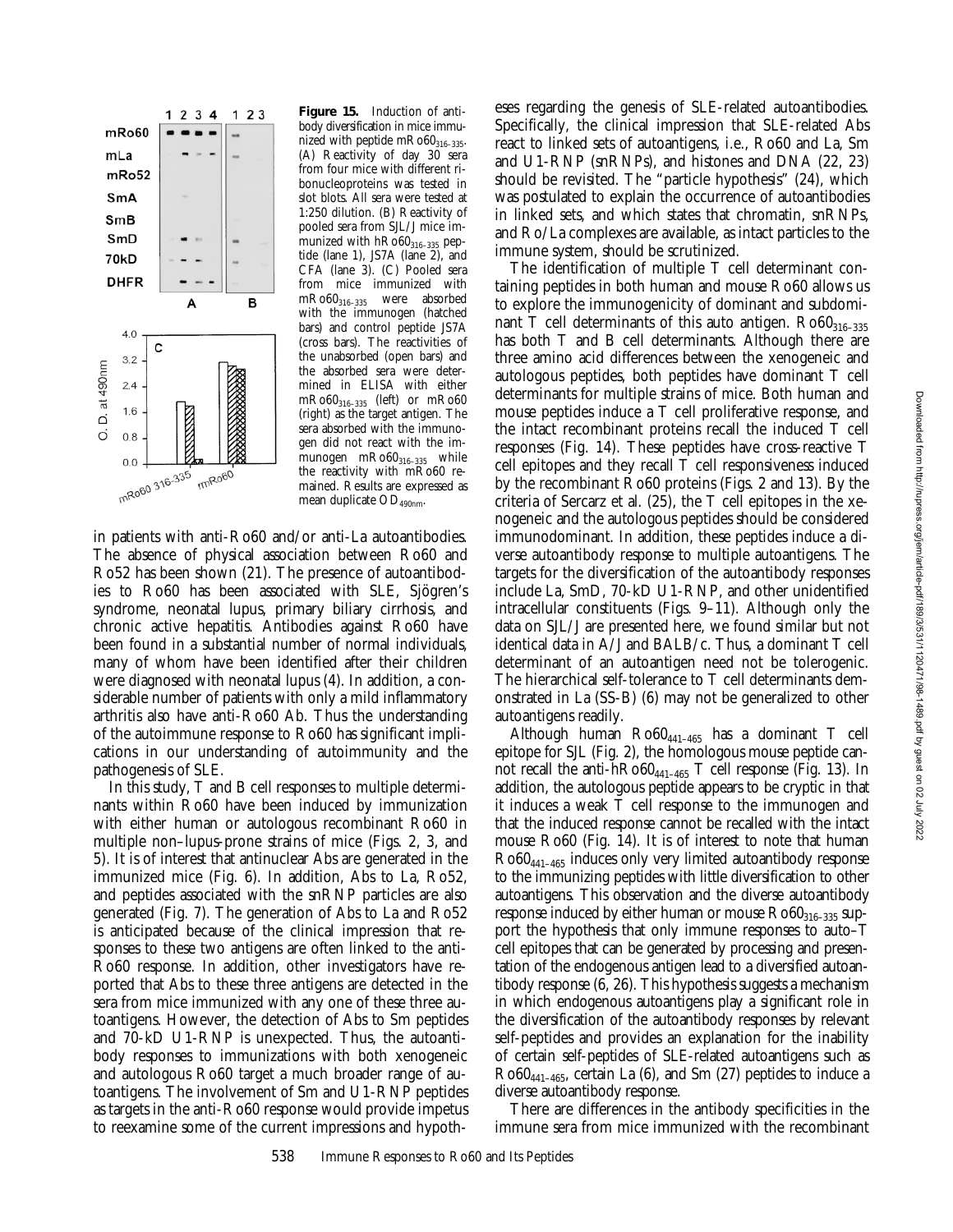Ro60 proteins and those immunized with  $Ro60_{316-335}$ . The immune sera of mice immunized with recombinant Ro60 are reactive with Ro52, SmA, and SmB, whereas those from mice immunized with  $Ro60_{316-335}$  are not reactive. Immune sera from mice immunized either with whole Ro60 protein or the peptide  $Ro60_{316-335}$  have Abs to native Ro60 as demonstrated by immunoprecipitation of the associated mYRNAs. In addition, absorption experiments show that the immune sera from mice immunized with  $Ro60_{316-335}$  have Abs to determinants elsewhere in Ro60. These data are not in congruency with the particle hypothesis as discussed previously. If the particle hypothesis (24) is operative in our system, the differences in the fine specificities of the autoantibodies generated by immunizations with the intact protein and the peptide should not be significantly different. In addition, these data also suggest the presence of an antigenic peptide or peptides within the Ro60 molecule, which can induce autoantibodies reactive with Ro52, SmA, and SmB. Studies with peptides containing dominant T cell epitopes within either human or mouse Ro60 may provide data to support this thesis.

The generation of anti-Golgi Ab in mice immunized with human  $Ro60_{316-335}$  but not in mice immunized with human Ro60, mouse Ro60, or mouse  $Ro60_{316-335}$  requires some comments. The anti-Golgi Ab cannot be absorbed by mouse Ro60 or mouse  $Ro60_{316-335}$ . In addition, human Ro60 cannot inhibit the staining. However, the human peptide blocks the staining completely. Further experiments to be presented elsewhere (28) indicate that there is a cross-reactive B cell epitope shared between the Golgi complex and the human peptide. These data indicate that the immunogen determines the specificity of the Ab generated even in the immune responses involving autoantigens.

From the above discussion, the nature of the immunogen is an important factor in determining the specificities of the autoimmune response in our system. This importance is further underscored by our early experience using synthetic peptides as the immunogen. During the early stage of our investigation, synthetic peptides were used as the immunogen without HPLC purification after they were made. These crude peptides induced Abs to Ro52 consistently, in addition to those autoantigens targeted by the immune response to the purified peptides. It is apparent that a contaminating peptide(s) was responsible for the induction

of an antibody response with this specificity. This observation has led us to prepare our immunizing peptides carefully to assure the peptides are  $>95\%$  in purity. In this regard, multiple antigenic peptides (MAPs) have frequently been used to induce autoantibodies and to study determinant spreading and autoimmunity (9, 29–31). In the construction of these MAPs, the purity of the peptides is not assured. More importantly, it is likely that these peptides may contain multiple T and B cell epitopes other than those specified by the amino acid sequences, the structure of which are not readily apparent. For example, recently the use of MAP of PPPGMRPP, a B cell epitope of SmB/B' as the immunogen, has led to the conclusion that B cell epitope spreading is not H-2 restricted in mice (30). Differential antigen processing and presentation of the immunogen MAP by two strains of mice sharing a similar H-2 region may result in T cell responses to different epitopes which may induce autoantibodies with differing specificities, providing an appearance of non-H2 restriction. Thus, experimental data involving MAP as the immunogen in the study of autoimmunity should be interpreted with caution.

In the present study, evidence has been presented that autoantibody diversification occurs through a process termed determinant spreading (32, reviewed in 10, 33–35). Both intramolecular and intermolecular epitope spreading occurs. Careful absorption experiments to be reported elsewhere (28) indicate that similar conformational epitopes are present in many of the SLE-related autoantigens. With peptide  $Ro60_{316-335}$  as the immunogen, considerable amounts of anti-Ro60 autoantibodies cannot be readily absorbed by the immunogen, indicating that intramolecular determinant spreading occurs by generating specific Ab to Ro60 determinants not present in the immunogen. In contrast, the immunogen can absorb almost completely the Ab to La, SmD, and 70 kD U1-RNP. The latter result indicates that intermolecular determinant spreading may be due to the generation of distinct populations of autoantibodies to the conformational epitopes shared in varying degrees among these autoantigens. Thus, there appears to be a qualitative difference between intramolecular determinant spreading and intermolecular spreading in our system. In addition, molecular mimicry may play an important role in the diversification of an autoimmune response in SLE.

*Received for publication 21 August 1998 and in revised form 29 November 1998.*

539 Deshmukh et al.

We wish to thank Hideko Yamaguchi, Min Chu, and Zoya Mednikova for their technical assistance and Lena Garrison for manuscript preparation.

This work was supported by National Institutes of Health grants RO1 AR-42027, RO1 AR-42465, RO1 DE-12544, RO1 AI-43248, NO1 AI-45199, P50 AR-45222, K11 AR-01906, and P30 CA-44579.

Address correspondence to Shu Man Fu, Division of Rheumatology and Immunology, Department of Internal Medicine, University of Virginia Health Sciences Center, Box 412, Charlottesville, VA 22908. Phone: 804-924-9627; Fax: 804-924-2327; E-mail: sf 2e@virginia.edu